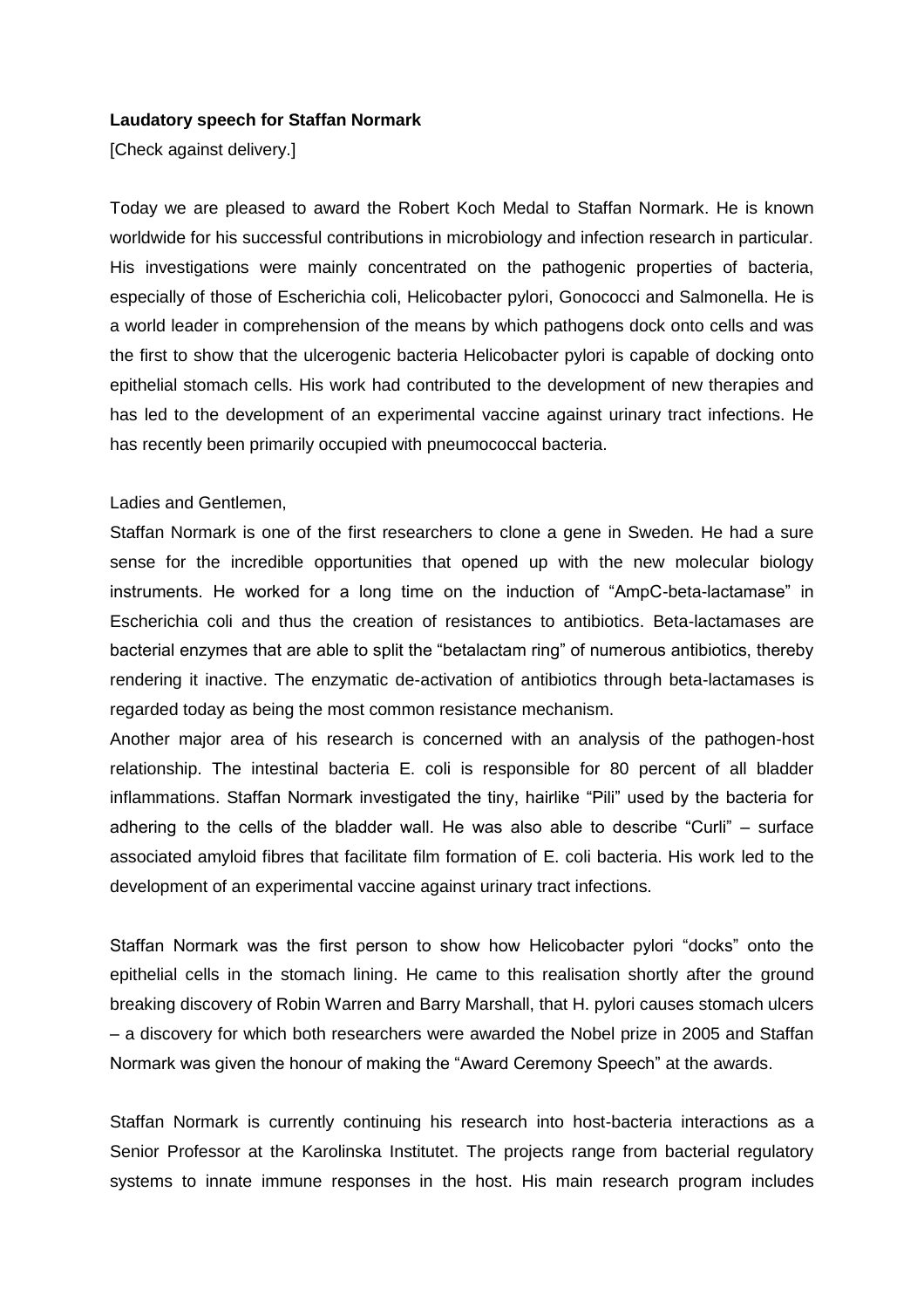studies on molecular epidemiology and the pathogenesis of pneumococcal infections. He is also investigating the development of antibacterial resistance.

## Ladies and Gentlemen,

Staffan Normark is not only known for his pioneering scientific achievements, he has also invested great energy in the promotion of science and research. He was President of the Swedish Foundation for Strategic Research (SSF) from 1999 to 2005. He was also a member of two organisations assisting with the identification and selection of Nobel prize winners. He was admitted to the Royal Swedish Academy of Sciences in 1987, which is responsible for the selection of the Nobel prize winners in Physics, Chemistry and Economics. He received the post of Standing Secretary on 2010 and retained this position until 2015, during which he had the pleasure of contacting the Nobel Prize winners by telephone to inform them of their selection. As a member of the Nobel Assembly at the Karolinska Institutet, he has been helping to select the Nobel prize winners in Physiology and Medicine since 1995.

Staffan Normark has also greatly assisted in the promotion and support of young scientists. Allowing his students the greatest possible degree of freedom and promotion of innovative ideas have always been important to him. He was honoured for this with the "Nature Award" for his exemplary mentoring in 2012.

He has been extremely committed to bringing the scientific community together on the topic of microbiological pathogenesis and organised conferences on this topic at the University of Umeå in 1983 and 1985.

## Ladies and Gentlemen,

Staffan Normark studied medicine at the University of Umeå, where he also received his doctorate. In 1980, aged just 35, he became the youngest professor at the university of his home town Umeå. Among other engagements during this time, he spent a year at Stanford University in California in the laboratory of Stanley Falkow, who was honoured with the Robert Koch Prize in the year 2000. Staffan Normark then occupied the post of Professor and Manager of the Department of Molecular Microbiology at the Washington University in St. Louis from 1989 to 1993. He became a Professor at the Karolinska Institutet in Stockholm in 1993, where he is now a Senior Professor.

He has received numerous prizes and honours. As already mentioned, he is a member of the Royal Swedish Academy, and also a member of the EMBO, the American Academy of